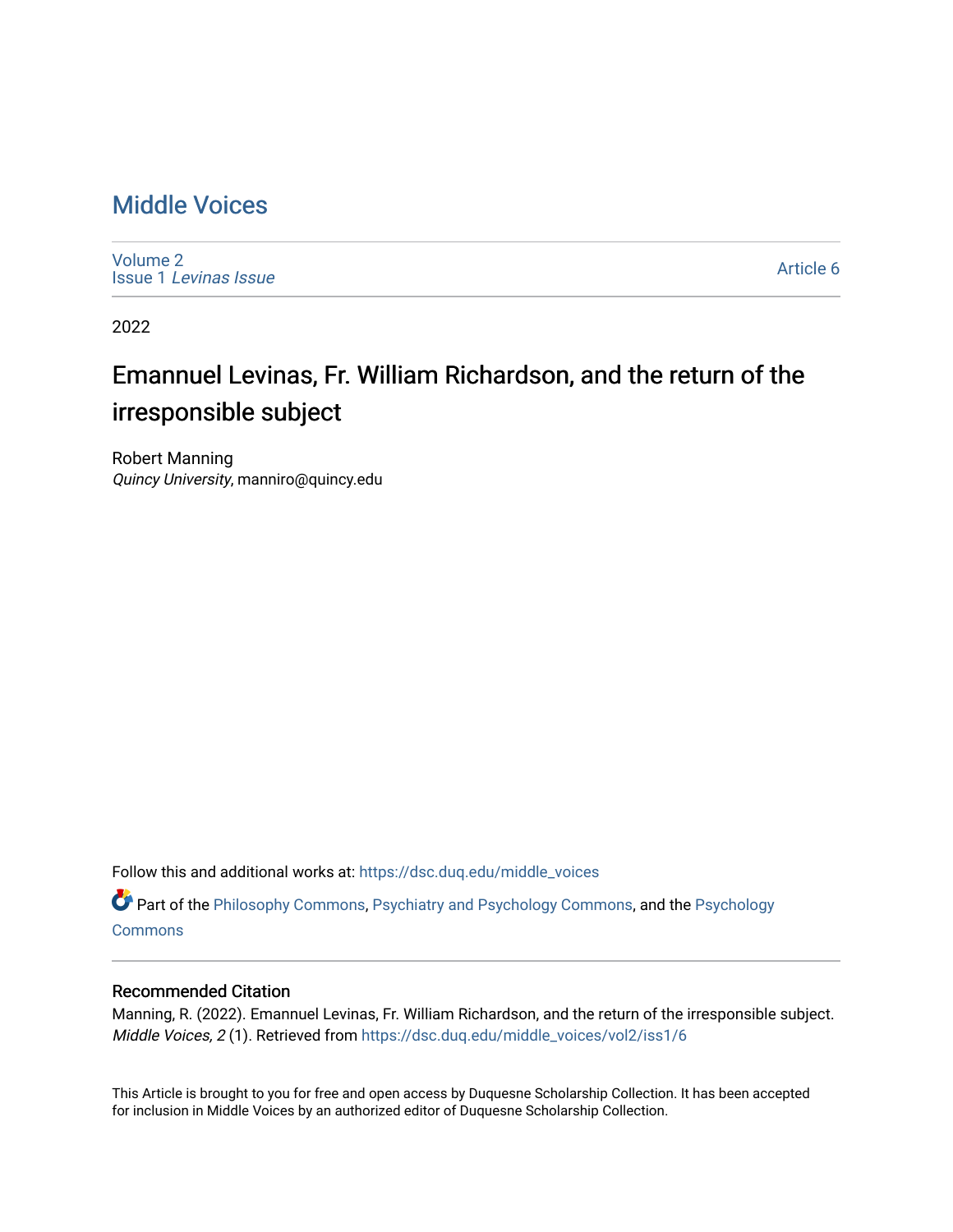This article returns to the famous encounter between Levinas and the Heidegger scholar, Jesuit, and Lacanian, Fr. William Richardson in 1962 when Levinas told Richardson of his own suffering as a prisoner of war in a Nazi camp in 1943. Richardson recounted this incident in his 1993 talk titled "The Irresponsible Subject." Here Richardson makes it clear that he regarded Levinas's behavior during their encounter as rude and irresponsible. In this article I analyze Richardson's interpretation of this incident from the perspective of Levinas's ethical philosophy. How did Richardson respond when confronted face to face with Levinas's own radical otherness as a Jewish prisoner of the Nazis and as someone whose parents and brothers were murdered by the Nazis? Did Richardson testify to an overwhelming and disorienting sense of ethical responsibility that made his return to his previous ways of understanding and conceiving impossible? I argue that though anyone can imagine a Levinasian reaction to such a revelation of Levinas's own suffering, there is no evidence of this in Richardson's interpretation of the incident. Rather, Richardson's essay seems to refute Levinas's ethical philosophy and even performs in many ways the strong ability of the subject to encounter even radical otherness, reduce it to more of the same, and return to itself securely and completely.

KEYWORDS: Levinas, responsibility, William Richardson

## Emannuel Levinas, Fr. William Richardson, and the Return of the Irresponsible Subject

Robert Manning Quincy University

Did you hear the one about Levinas meeting at a party a Jesuit, a Heideggerian, and a Lacanian? This might sound like a joke, but what it refers to, of course, is really quite serious: the famous, perhaps infamous, encounter in 1962 between Levinas and Father William Richardson, a noted Heideggerian scholar, Jesuit priest, and Lacanian psychanalyst. What we know about this encounter we know entirely through Richardson's perspective. He recounted the incident some thirty years later during the talk he gave at the first conference in America devoted to Levinas' work, in Chicago in 1993, a talk to which he gave the provocative title, "The Irresponsible Subject." Probably none of us who were there and heard Richardson's talk have forgotten it. We haven't forgotten what Levinas reportedly said to Richardson during that encounter so long ago, and we have not forgotten what Richardson said about Levinas during that talk. After all, Richardson made clear in that talk that to him the irresponsible subject was Levinas himself, who was explosive and violent. Now who could forget that?

In this paper I return to that fascinating, unforgettable, perhaps troubling double event to look more closely at both of its sides: First, Richardson's account of that encounter with Levinas in 1962 when Levinas reportedly directly spoke to Richardson in the first person about his own suffering and the suffering of his parents. Secondly, Richardson's own rather astounding interpretation of that encounter some thirty years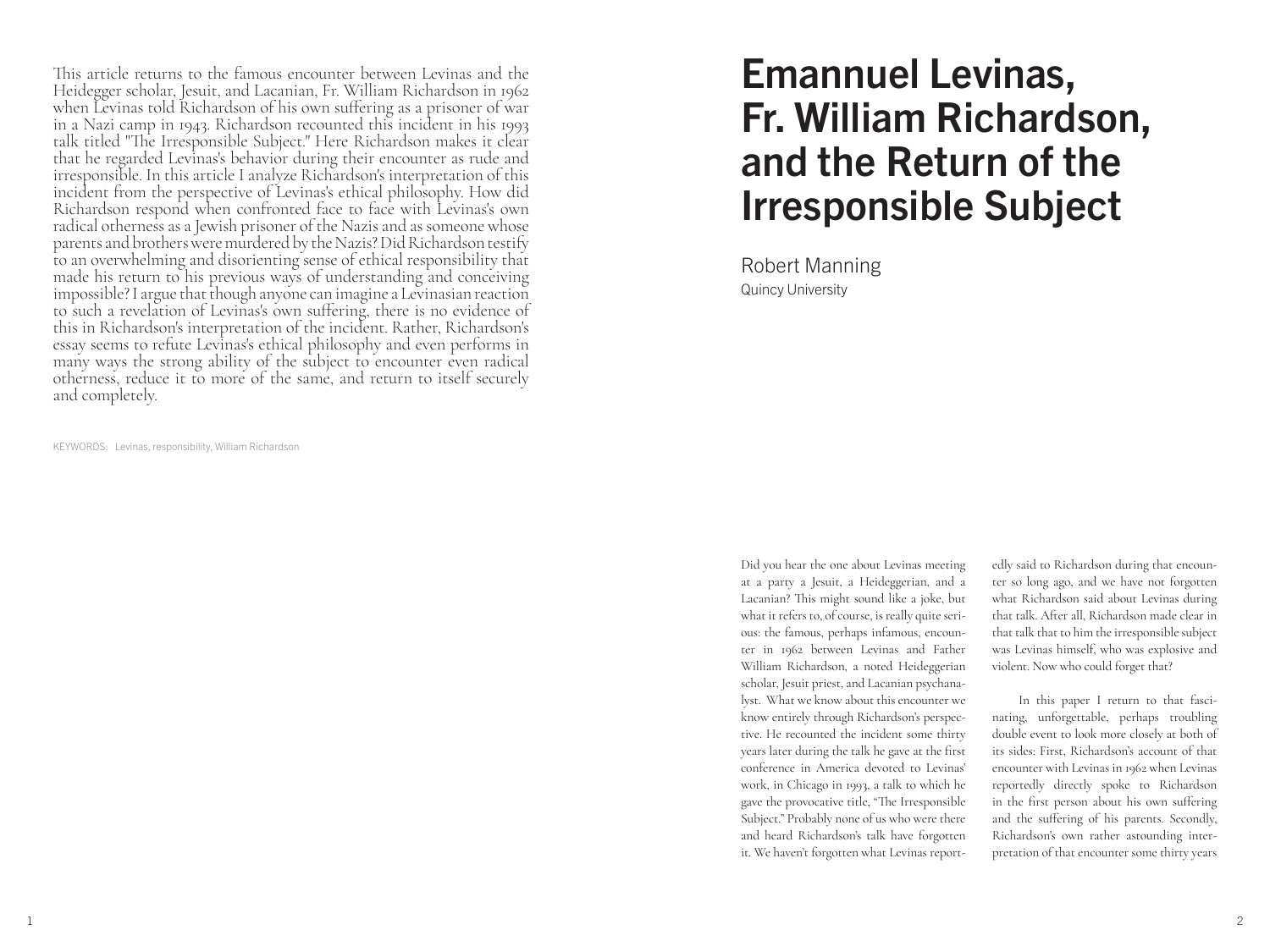later in his talk and subsequent essay titled "The Irresponsible Subject." In this paper I analyze Richardson's interpretation of that event through the lens of Levinas' own radical philosophy about ethical responsibility to the Other.<sup>1</sup>

Before we get to the details of the encounter in 1962 we should point out one important thing about Levinas that is nearly incontestable: Levinas does not like to talk about Levinas. He almost never talks about himself and he even avoids using the first person singular. In his major philosophical works he studiously avoids the use of the first person. Even in *Otherwise Than Being or Beyond Essence* (1978), where he insistently states the same powerful argument over and over again, he never says "I argue" or "I maintain". His never making I statements in his philosophical work is rather astounding considering Levinas is a very argumentative philosopher and is nearly always making strong and powerful arguments. His avoidance of I statements is perhaps most glaringly obvious in the short autobiographical account from 1963 titled *Signature* (Levinas, 1990). Who else but Levinas would write even a short autobiography without employing even once the first person? And I do believe that it is important to observe and contemplate the fact that even in the most important, most cited, and probably most revealing one sentence Levinas ever wrote about himself and his life, even here he did not speak in the first person. After listing several events in his life without using the I he says of his biography that one most important and most cited line: "It is dominated by the presentiment and the memory of the Nazi horror" (1990, p. 291). I-saying is simply not Levinas's style.

Remembering Levinas's strong aversion to using the first person singular, to saying I, we turn or we return to that famous incident where Levinas uses or at least is reported as using the I. What brought Levinas and Richardson together at the party was the celebration of Richardson's doctoral defense in 1962 at the Catholic University of Leuven. Levinas as a scholar of both Husserl and Heidegger served as an examiner. The famous encounter takes place not at the defense but afterward, at the party, the celebration of Richardson's great day. As Richardson recounts in his essay, he was at the party politely greeting people, thanking them for coming, when all of a sudden, he says, "I felt a very vigorous poke on my shoulder from someone who came up from behind" (1995, p. 125). It was Levinas. Richardson says he was delighted to see him, despite the poke apparently, and warmly reached out his hand in gratitude, a friendly gesture Levinas ignored. Levinas looked straight at him and said: "I was talking with some old friends, regaling them with stories, had them all laughing. I thought you might want to know what they were laughing at." Sure, says Richardson. Then Levinas asked Richardson if he remembers where in his book he describes 1943 as a "prolific year" for Heidegger? Richardson says he does and Levinas right at that moment let him have it: "In 1943 my parents were in one concentration camp and I was in another. It was a very prolific year, indeed." At that point, Richardson tells us, Levinas "turned on his heels and walked away. He was gone" (1995, p. 125). 2

What a moment! What an encounter! What an I-saying! How dramatic! We might

even say traumatic, if we remember Levinas's constant employment of that word in *Otherwise Than Being* and the ethical meaning he gives to it. So much of what Levinas says about trauma, about ethical responsibility, time, anarchy, in that tortured and tortuous text, *Otherwise Than Being*, could have become crystallized in that definitely dramatic, possibly traumatic encounter wherein Levinas says I. To say the least, this could have been for Richardson a stunning, even to use one of so many metaphors from *Otherwise Than Being*, a dizzying realization of the otherness to him of Levinas's own life and own tragic experiences and suffering.

Levinas's I-saying here could have caused Richardson to freeze in his tracks, another metaphor from *Otherwise Than Being*. How could 1943 be so different for Levinas, for his parents, as it was for Heidegger or for him? How could he have written about 1943 without thinking about the immense amount of suffering being borne by millions of people at that time? Did he? Forced to confront Levinas's suffering and that of his parents, he could have felt the entire weight of injustice as somehow--quite unfairly but real at the same time--as his responsibility. He could have felt responsibility for suffering he himself could not possibly have caused and then truly had to grapple with the heavy weight of what Levinas calls over and over again in *Otherwise Than Being* anarchy, the anarchical nature of ethical responsibility, that begins somehow before your own time. Of course since Richardson was a Catholic priest and Levinas and his parents were Jewish, this anarchical ethical responsibility could have opened time itself far beyond 1943 or even all the years of Nazism, war, and Holocaust. He could have felt the entire weight of centuries of Christian hatred of and violence toward Jews as somehow his responsibility. Of course how could he be responsible for Christian violence toward Jewish communities centuries before he was born? And yet the anarchical nature of ethical responsibility presses down on the self sometimes making it hard to breathe, as if somehow all the victims from the past are inside your own skin, as Levinas says in *Otherwise Than Being*. All this incredible vocabulary of this powerful, second great work of Levinas, with its recurrent metaphors that evoke suffering and even violence so much that Paul Ricoeur famously and rightly called them "verbal terrorism", could have struck Richardson as he thought about this encounter for years and wrote about it thirty years later (Ricoeur, 2004,

<sup>1</sup> See Richardson's essay in *Ethics As First Philosophy: The Significance of Emmanuel Levinas for Philosophy, Literature, and Religion*, ed. Adriaan Peperzak (Bloomington: Indiana University Press, 1995), pp. 123-31.

It is important to note that this is Richardson's second recounting of this incident and that this second one is very different from the first account. In the much earlier account, in 1965, Levinas simply says that in 1943 "I was in one of the concentration camps" and makes no reference to his parents. Why the different versions and which one is what Levinas actually said? These are important questions perhaps never to be fully answered. It is highly likely that Levinas's parents and brothers along with the great majority of the Jewish community of Kaunas or Kovno were murdered in or very near Kaunas in the early, "Holocaust by bullets" phase in the horrible summer and fall of 1941. It is possible, though highly unlikely, that Levinas believed in 1962 that his parents were alive and in a camp in 1943. I find it much more likely that Richardson's own memory of the conversation changed over the decades. Levinas's son Michael recently publicly opposed the founding of a center in Kaunas named in honor of Levinas since his father and his children were aware that their family had been murdered by German soldiers and by Lithuanian partisans in the "*Shoah par balles*" and that Levinas had vowed never to return either to Germany or to Lithuania because of the massacre of his birth family. I discuss traces of this Holocaust by bullets horror in Levinas's philosophy in an article forthcoming later this year in *The Journal of Holocaust and Genocide Studies*. Adam Newton discusses Richardson's earlier version as well as his reactions to hearing Richardson in 1993 in his 2001 book *The Fence and the Neighbor*. I thank the fine Levinas scholar Oona Ajzenstat for reminding me of these passages in Newton's book.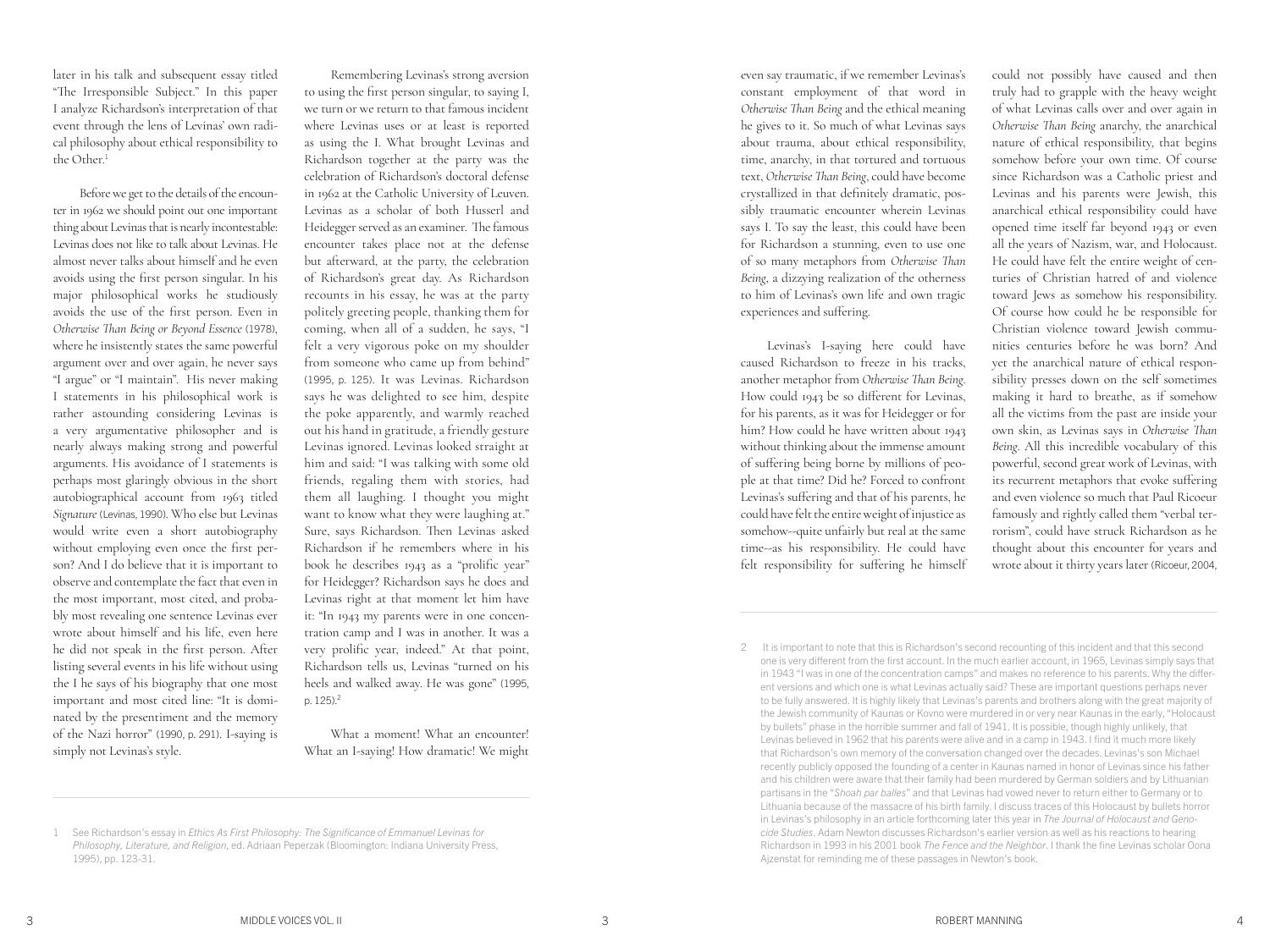p. 84). Could Richardson have felt that all these suffering others had a hold on him that could be described as traumatic? Could he have felt taken hostage by these ethical responsibilities beyond his own time and his own choosing? Could he have felt these responsibilities as an invasion of his very self, as an absolute exposure to the outside, even as an "exposure of exposedness" as Levinas says in *Otherwise Than Being*? Could he have felt no escape, no way out of these responsi bilities, like Adam in the garden when God comes looking, to employ yet another met aphor from *Otherwise Than Being*? Could he have felt all these inescapable ethical respon sibilities as an obsession? Could he have even felt all these anarchical, unchosen ethical responsibilities to all these others inside his own skin as a persecution? All these extreme and tortuous metaphors from *Otherwise Than Being* could have come to Richardson- -who was, after all, a good and close reader of *Otherwise Than Being*--as he thought about for many years his amazing encounter with Levinas when Levinas said I.

This dramatic encounter with Levinas and his I-saying could have been traumatic for Richardson in precisely the ethical mean ing of that term as Levinas develops it in *Otherwise Than Being*. It could have provoked within Richardson what Levinas calls in *Otherwise Than Being* "the denucleation of the ego," where the center of the self is broken up, hollowed out, forever disturbed, unable to return to itself as it was, always prevented from returning by these inescapable and anarchical ethical responsibilities that make the return to self, Levinas claims, impossi ble, a continual delay, an inevitable deferral. Inescapable ethical responsibilities beyond the self's own choosing, willing, even beyond

the self's own time make the self's return to itself, as Levinas says, "an interminable detour. 3

We have no idea how Richardson reacted to Levinas's I-saying immediately after their dramatic encounter in 1962. Did Richardson then feel the encounter as a traumatic hold on him that brought down upon him like an avalanche all the hyperbolic and even terror istic vocabulary of anarchical responsibility that Levinas articulates in *Otherwise Than Being*? We cannot say. We have nothing from Richardson from that time. What we do have is the talk Richardson gave at the conference in 1993 and the essay version published in 1995 with the title "The Irresponsible Subject." So does this essay follow the Levinasian script from *Otherwise Than Being* we have just imagi natively put forth? Does he testify to the trau matic ethical hold provoked in him by the I-saying of Levinas's radical otherness? Does he describe his own *Otherwise Than Being*-like dizzying and disorienting sense of ethical responsibility beyond his own willing and choosing? Does he talk about how the over whelming sense of anarchical ethical respon sibility emptied out the ego, interrupted any attempt to return to himself, made this return impossible, made every return an interminable detour? Is this what happened when Levinas not only met but confronted, face to face, a Jesuit, Heideggerian, and a Lacanian at a party and--so rarely for him- spoke his own I of suffering?

Nothing, actually, could be further from the truth. Despite the *Otherwise Than Being* script one can easily imagine for this psychoanalytic reader of both *Totality and Infinity* and *Otherwise Than Being*, there is in Richardson's essay no evidence of this

whatsoever. Indeed, if the essay shows any thing it shows that the subject even when it is addressed in a radical way by radical otherness, can quite easily fend off that rad ical otherness, absorb it back into the same, and return to itself quite easily and securely. It is almost as if in recalling this encounter and writing about it in his own way, on his own terms, he is enacting a radical refusal of Levinas's hyperbolic, anarchical ethical responsibility and enacting and putting on display the self's strong power--even in the face of radical alterity--to return to itself securely, comfortingly, and completely.

There are several ways in which Richardson in his essay both refutes Levinas's radical ethics and returns safely to himself. No interminable delay for him! I will analyze sev eral ways in which this return to subject/self happens in the essay. Some of them are quite astonishing, and in some ways even alarming, haunting. I will start with the central and the most important way in which the return to the subject happens. This central way or path of return involves Richardson's own view of the main point or issue he needs to analyze, come to understand, in the Levinas story he recounts. What is it in this encounter with Levinas he remembers from so many years ago, what is it that calls for thinking, to use the language of Heidegger? Is it something to do with Levinas's I-saying of his radical alterity? With Levinas's suffering and that of his family? Not at all. Richardson makes absolutely clear what this incident calls him to think about. The matter for thinking here is perfectly obvious: how could Levinas, the great philosopher of ethical responsibility to other people, possibly have been so rude to him? "My question is," says Richardson, "who did that?" and by that he says he means the entire drama "beginning with the poke on the back down to the turning away" (1995, p. 125). The matter that calls for thinking is: who is "this angry man?" Who is this ethical philosopher who had been so courteous to

him as an examiner at the defense and now was this rude and angry man? There seems to be, Richardson says, "two dimensions in the same person." How in the world do we think the "discrepancy" between the two dimen sions within Levinas? That is the central ques tion that must be thought here! Lucky for all of us that Richardson is not only a Heidegger scholar but a Lacanian psychoanalyst so he is well equipped to explain what he calls the "eruption" of Levinas's unconscious on that day at that very moment. The eruption of the unconscious explains those two dimensions Levinas showed by being both so kind and so rude on that day, the ethical philosopher of the Other and also the irresponsible subject at the same time. Levinas's direct I-saying on that day prompts Richardson to return to his Lacanian self so placidly and completely: "what better way can we find to explain the discrepancy between the two dimensions we have seen of the one Emmanuel Levinas than the psychoanalytic one I am suggesting, which accepts the hypothesis of an irrespon sible subject?" (1995, p. 129).

Another way in which Richardson enacts the comforting return to self is when he wonders what exactly upset Levinas so much at that moment? Could it be horrible memories of his own camp experiences or horrible images of a much more horrible place where his parents were when they were murdered or the bitterness Levinas expressed in 1955 when he stated about the era of the Nazi horror that "the world has learned nothing and forgotten everything"? (1990, p 147). Oh, heavens no! It was the word prolific that got to him. The unconscious is structured like a language, he reminds us, and Levinas's reaction was "so explosive" because "the unconscious functions like that, through the power of words." It was the word 'prolific' that "threw him into a skid" (1995, p. 125). Fortunately, Richardson has already told us that he didn't mean anything by that word and was just trying to choose among busy,

<sup>3</sup> See the important late essay on the way to *OTB* titled "No Identity" in *Collected Philosophical Papers of Emmanuel Levinas* (Dordrecht: Martinus Nijhoff, 1987), p. 149.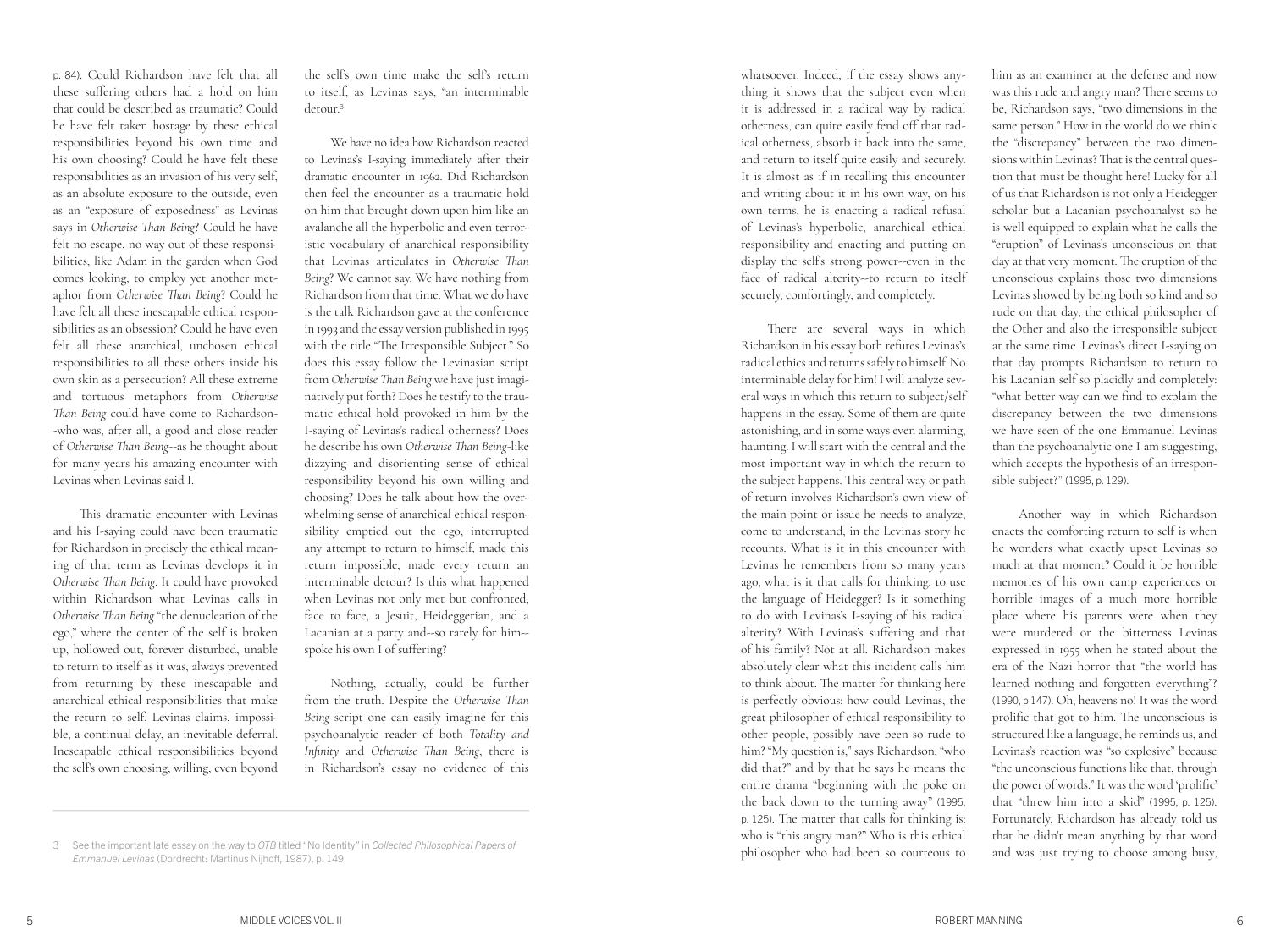productive, etc., and thought to himself at the time: "How about prolific..Let's go with it and get on with it." He could never have imagined such a simple choice of words would cause "the residual anger of many years [to] descend on the head of a young man," but that is of course, as Richardson reminds us, how the unconscious works!

Another obvious way Richardson returns to himself so comfortingly is his treat ment here of the huge issue of Heidegger's Nazism. Richardson does not use the word Nazism but refers to Heidegger's "political involvement," which he says was "shattering" to Levinas. But what exactly is "shatter ing" to Levinas about Heidegger's political involvement? Was it that Heidegger never renounced Nazism? That he still supported it and publicly wore the swastika in, say, 1943? That he never made a statement definitively condemning the Nazi genocide against the Jewish communities of Europe? No. What was shattering to Levinas, according to Richardson, was "the debacle of 1933" (1995, p. 126). With those few words Richardson returns to that comforting view put forward by Heidegger himself that his support for Hitler was an 11-month blunder so early in the Nazi era. And who in 1995 could still believe that? And yet that is the comforting view Richardson somehow is able to return to here even in this essay that enables him to think what it was that was "shattering" to Levinas about Heidegger's "political involve ment" even as he recounts his face to face personal encounter with Heidegger's most powerful Jewish critic who tells him quite directly of his own suffering.

Yet another way in which Richardson is able to return to himself in a comforting way is what he says here about Levinas's view of violence. He explains that at the time of their encounter he took Levinas's rudeness and anger not only as an "unnecessary act of vio lence," but as violence "as he uses that term."

While it is possible that in Levinasian terms rudeness and anger in certain circumstances could be considered violence, Levinas thinks violence not in one way but in so many different ways that Oona Ajzenstat wisely writes of the "violences upon violences" throughout his work (Ajzenstat, 2001, p. 317). What is more, certainly the most frequent and most important way he thinks violence is through real physical violence, as in murder. The very face, he says over and over again, calls me to nonviolence while at the same time tempting me to murder, inciting in me the desire to murder. There are actually several striking passages in Levinas's mas terful early work, *Totality and Infinity*, about murder. To cite only one: "Murder, at the origin of death, reveals a cruel world, but one to the scale of human relations" (1969, p. 236). But here Richardson gives himself a radically reduced version of Levinas's complex and frequently haunted language about violence that is comforting to him. Levinas's own phi losophy conceives of violence not through all the horrors and murders happening, say, in 1943, but in terms of what Levinas actually did to him. Richardson gives himself a view of Levinas on violence that returns him to his own comforting view that what Levinas did to him with that powerful I-saying at that party was not just rude but "an unnecessary act of violence as he uses that term."

The last two ways we will discuss that Richardson is able to return to himself are inter-related. They are probably the most astonishing, troubling, perhaps even haunt ing ways. They are perhaps the most revealing of the subject's ability to encounter even radi cal, painful difference and still fend it off and return to itself. These two inter-related ways or paths of return occur when Richardson discusses Levinas's parents and when he dis cusses anti-Semitism.

Remember that this entire incident at the party Richardson is recounting involves

Levinas I-saying and talking, very unusually, about himself and his parents. Levinas, of course, according to Richardson in 1993 men tioned his parents in a concentration camp in 1943 during the horror years of the Holocaust. Richardson's interest in his parents, however, lies elsewhere: "What his early relations with his mother and father were like, I have no idea–all pertinent psychoanalytic questions remain unanswered" (1995, p. 126). So when Richardson turns to the topic of Levinas' parents, the only way he can think this is to return to psychoanalytic questions about the family dynamics, a return that enables him at the same time to turn away from what Levinas himself has just told him about his parents: their suffering as Jews in a camp during the year of horror of 1943. If Levinas had actually said or written something about his relations with them, that could have given Richardson something to which to turn his attention. What Levinas is actually telling him, something about his parents' suffering before they were murdered, which he surely knows about when he writes the essay since Levinas of course dedicated *Otherwise Than Being* to his murdered parents, brothers, and in-laws, and to the millions of other victims of Nazi anti-Semitism, Richardson simply does not turn to or make a matter for thinking, not even for a second.

Even more astonishing, perhaps even more disturbing, is what Richardson says when he turns to the question of Levinas's life and anti-Semitism, how he even with this topic manages the return to self. He says of Levinas's life: "I am aware of no anecdotes, such as we have in the case of Freud, that tell of any concrete experiences of anti-Semitism" (1995, p. 126). Presumably, Richardson here is calling back to himself specific incidents of anti-Semitic prejudice and hostility Freud recounts in his 1924 "Autobiographical Study." Freud's statements about anti-Semitic inci dents he experienced and that Richardson is already familiar with are what count as

"concrete anti-Semitic experiences" and since Levinas does not recount similar experiences in the way Freud does Richardson can say, astonishing nearly everyone, "I am aware of no anecdotes. . .of any concrete experiences of anti-Semitism" in Levinas's life. He is able to say this about a person who has told him personally about his own experiences in a Nazi concentration camp and told him personally about his parents' being in a Nazi concentration camp. He has said this about a person whose parents, brothers, in-laws, and countless other relatives and friends were murdered in the Holocaust and who would certainly have been murdered by the Nazis had they won the war. But all this doesn't count as concrete anti-Semitic experiences. Because Levinas's experiences are not like the anti-Semitic experience Freud recounts and that Richardson is already familiar with, he can return to his comforting view of Levinas's life. Richardson's return to self and the self's ability to fend off even Levinas's radical otherness is so complete that he can say of Levinas, this philosopher whose personal history is so filled with violence and suffering that he has rightly been called a prophet of the murdered people: "I am aware of no anec dotes . . . that tell of any concrete experiences of anti-Semitism."

In the years after that 1962 encounter with Richardson in Leuven, Levinas would go on to describe the ethical relation with otherness even more radically than he did in *Totality and Infinity*. He would go on to write a text so insistent about its argument about the anarchical nature of ethical responsibility that makes the return to self an impossible detour so dramatically, with such power and urgency, that Susan Handelman calls the text "battering" (1991, p. 342). Terry Velers compares it to "a red hot iron." (2014, p. 87). Levinas also in this incredible second major text, *Otherwise Than Being*, employs that ominously terroristic, as Ricouer says, vocab ulary almost entirely absent from *Totality*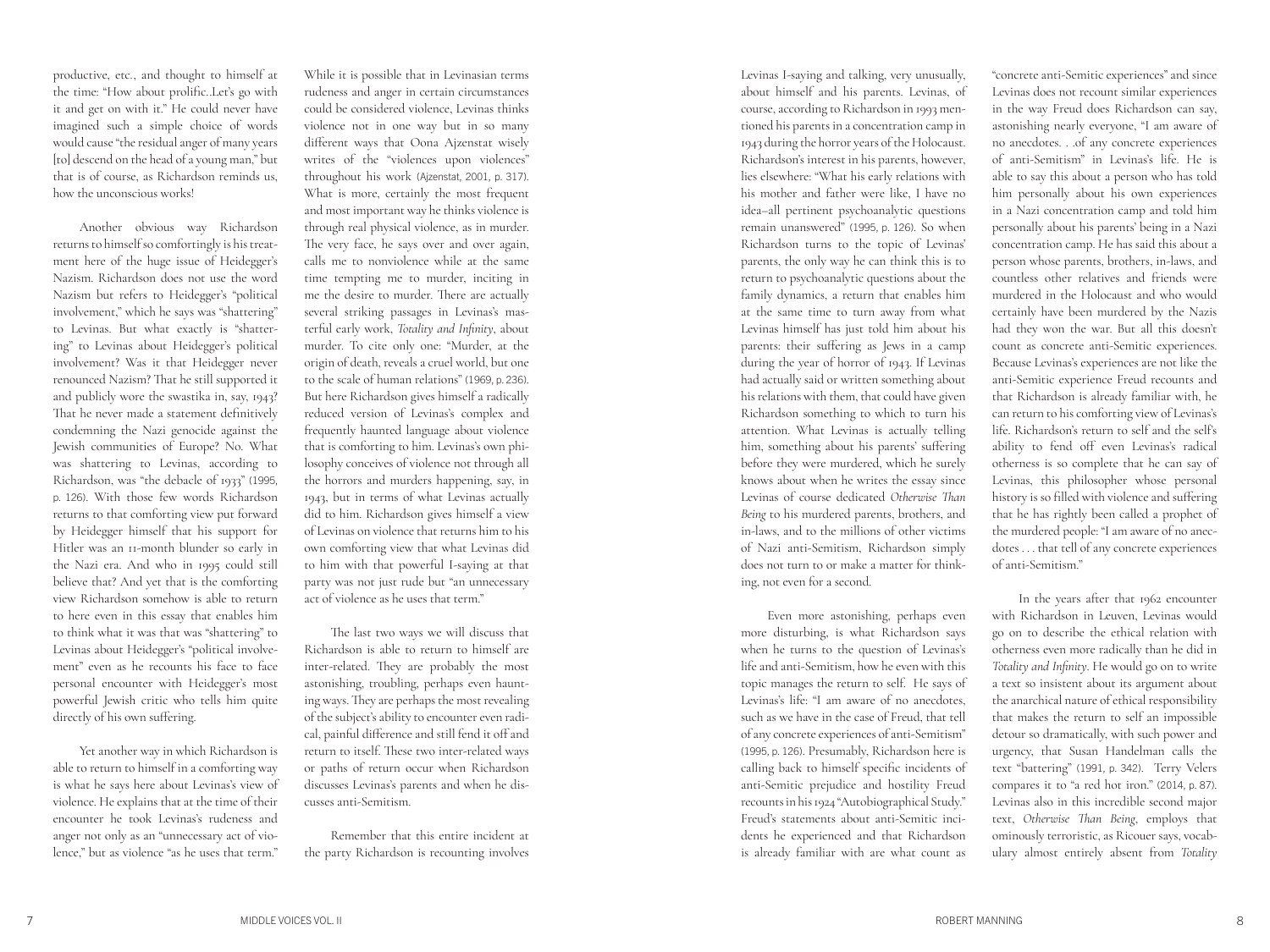*and Infinity*, a vocabulary super-charged with echoes or traces of violence if not even horror: hostage, exposure, obsession, trauma, other in one's skin, persecution. He also gave this extraordinary text an extraordinary dedication, dedicated at once to "those who were closest among the six million" and to all people murdered by "the same hatred of the other man, the same anti-Semitism." Then in Hebrew, even more personally, the individ ual names of those closest to him who were murdered by the Nazis, the names of his par ents, his two brothers, and his wife's parents. This dedication in this very different, second major work is certainly the most powerful I-saying Levinas ever gave all us, though of course he did not use the I.

What happened when Levinas met a Jesuit, Heideggerian, and Lacanian psycho analyst at a party in 1962? That might be the joke, but it is not really the question. The question is: what happened to Richardson when he encountered not only the Levinas of 1962 who had just published *Totality and Infinity* but also the even more radical Levinas of *Otherwise Than Being*, the Levinas of anar chy, hostage, trauma, obsession, persecution, and of that moving, mournful dedication? What happened when Richardson grappled with not only his party memories of Levinas but also with the Levinas of *Totality and Infinity* and even of *Otherwise Than Being*? Was Richardson's encounter with these mul tiple Levinases traumatic for him in the way Levinas uses the word trauma in *Otherwise Than Being* ?

If we return to Richardson's talk (which I heard and have never forgotten) at that great conference in 1993 and to his 1995 essay with that question in mind, the answer you come to is a rather definitive no. Somehow no. Despite the torrent of insistent, battering rhetoric that is *Otherwise Than Being* about the subject's anarchic responsibilities beyond one's own choosing, even beyond one's own

time that interrupt the subject's return to itself and make it impossible, a continual detour, the self actually has an amazing abil ity to fend off the potentially challenging nature even of radical otherness and to return to itself. Richardson' essay about that famous encounter with Levinas puts on display this amazing power of the self to return to itself in an absolutely fascinating, sometimes astounding, perhaps even frightening way.

That amazing ability of the self to encounter radical otherness and not expe rience vertigo, shock, absolute exposure, interruption, denucleation, and to be able to reduce otherness to more of the same and to return to itself, that is what Richardson's essay depicts rather perfectly. And isn't that reducing power of the self to fend off radical otherness and return complacently to itself, isn't that what Levinas, even before *Totality and Infinity* and all the way through it and all the way to *Otherwise Than Being* and beyond, is always writing about, is always warning us about?

The journey beyond the self to gen uine encounter with genuine otherness is Abraham's journey out with no return, what Levinas calls "an absolute adventure" (1969, p. 305). But he always contrasts this with the journey of Odysseus, the jour ney without adventure, not the journey out but the journey whose point is always to return. Even in "Ethics and Spirit" in 1952 he warns us that The Odyssey with its journey home dominates western lit erature because "ultimately the West dis covers the universe within itself" (1990, p. 10). In *Totality and Infinity* he tells us that Abraham's journey out, that genuine encoun ter with genuine otherness, does not happen automatically. The self has to be opened to the adventure: we realize the relation to the other "only in the measure we effect it. . . Alterity is possible only starting from me" (p. 40). Again, remarkably, "Only an I can

respond to the injunction of a face" (p. 305). But Levinas also says over and over again that the self does not so much as have but is a power to refuse the absolute adventure and remain at home, to reduce all otherness to more of the same, and live in such a way that all journeys are journeys home. The self can "suspend" the alterity of the encounter with the other. In a world in which I resist adventure and merely sojourn home, "alterity falls under my powers" (p. 38). I can return to myself so completely, Levinas warns us, that the alterity of the other "vanishes" (p. 42). At this point, Levinas tells us in *Totality and Infinity*, "the shock of the encounter with the other is deadened" (p. 42). This dead life, this refusal of absolute adventure, this jour ney home, this return to self, is what Levinas is always warning us about. Sometimes he calls it the reduction of the other to more of the same, sometimes he calls it totality, sometimes he refers to it as a very negative freedom that "denotes remaining the same in the midst of the other" (p. 45). Sometimes he refers to it as violence, sometimes tyranny, and sometimes he calls it "the imperialism of the same" (p. 39) .

We have no idea how Richardson responded at the time to Levinas' I-saying directly to him, face to face, in 1962, or what it did to him, inside him. We will never know. All we know is Richardson's famous or infamous talk in 1993 and his essay two years later. We can see so clearly in the essay so many ways Richardson's brilliant mind and all of its considerable powers of conceptuality enabled him to resist, fend off and deaden the other ness of Levinas even when Levinas—so rare for him—spoke his I directly. Richardson's amazing cognitive ability to do that brings him safely and securely home in so many ways. And in so many ways, Richardson does, performs in the talk and the essay, exactly what Levinas in so many ways over so many years and across so many texts has warned us about.

I have come to think of Richardson's unforgettable talk and his essay for myself, and perhaps only for myself, as the return of the irresponsible subject. Levinas may have thought them, the talk and the essay, Levinas perhaps may even have felt them, as potentially violent moments in the always unfolding history of the imperial ism of the same.

The continuing history of the imperialism of the same is a fitting way to understand what Newton rightly called the "haunting afterlife" of Richardson's talk in the form of Charles Scott's offensive "Letter to Bill Richardson" published in the Festschrift volume in honor of Richardson in 1995 (Newton, 2001, p. 3). Here Scott applauds Richardson for the way he employed his "hard, psychological investi gation and judgment" to Levinas's rude actions at that party, that "disconcerting occurrence of everyday psychopathology." This Scott relates to original sin, and he believes Richardson was relating this to original sin as well in his essay, but Levinas just couldn't or wouldn't under stand this basic truth about all of us. By relating Levinas's actions at the party to original sin, Scott says, Richardson was suggesting:

> an opening beyond the limits of such judgment, an openness to a fallenness from God that cuts through all of our lives and gives them definite division from the Source of life and redemption. This fallenness can be experienced as a kind of madness, a living despair that cannot recognize itself in its own enact ment, particularly in the enactments that seem wise and good and responsi ble. I took you to be suggesting that no one, including Levinas, could eliminate the error that seams our lives and that we need reference to something beyond what Levinas can think to account for his and our lapse: his lapse opened beyond what he could see and perhaps beyond what he was willing to know (2001, pp. 2-3).